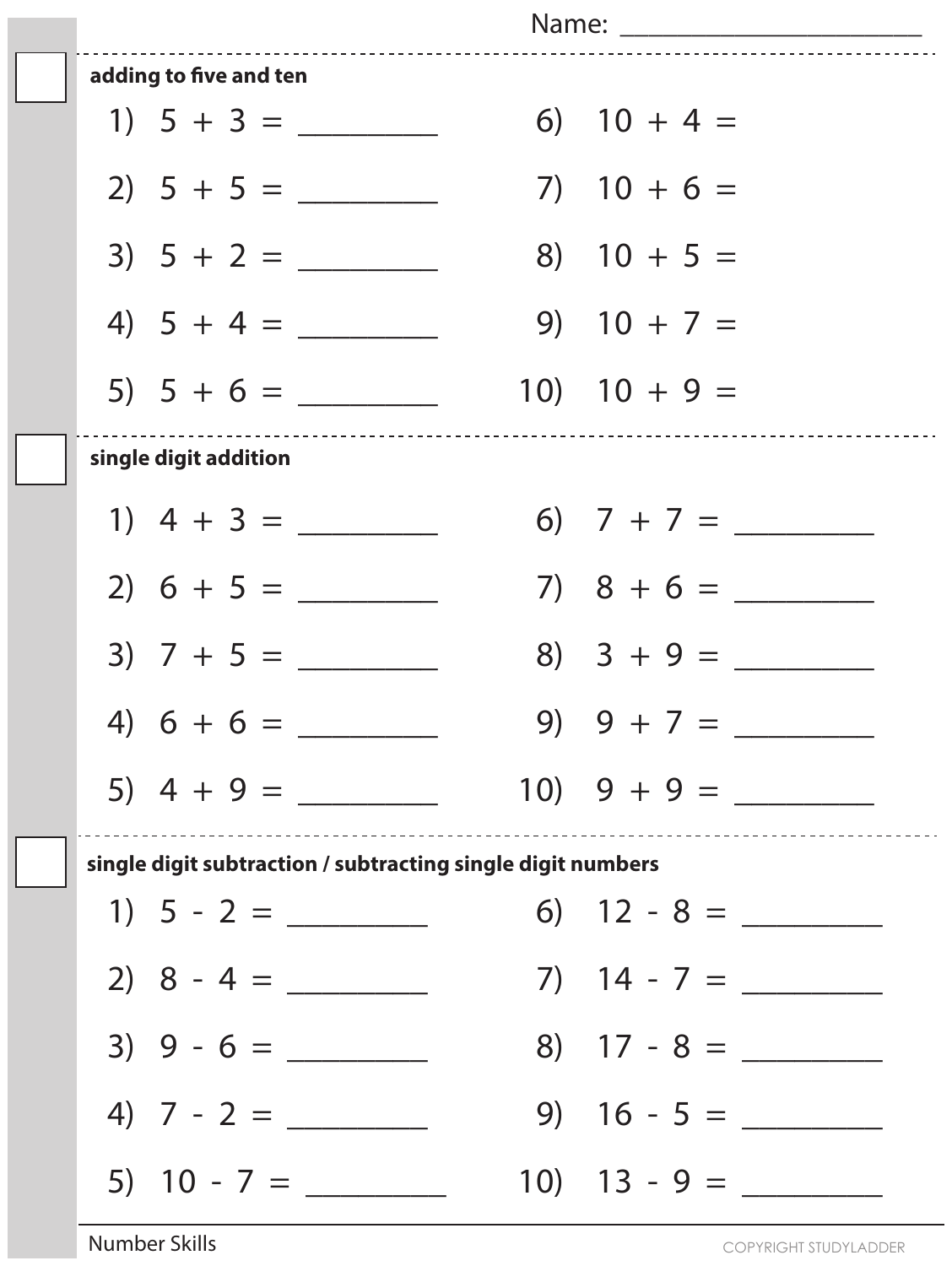|                                                                                               |  | Name: ___________________________ |  |  |
|-----------------------------------------------------------------------------------------------|--|-----------------------------------|--|--|
| times tables 2x 5x 10x 3x                                                                     |  |                                   |  |  |
|                                                                                               |  |                                   |  |  |
|                                                                                               |  |                                   |  |  |
| $3)$ 4 $\times$ 5 =                                                                           |  |                                   |  |  |
|                                                                                               |  | 9) $10 \times 10 =$               |  |  |
| 5) $7 \times 5 =$                                                                             |  | 10) $4 \times 10 =$               |  |  |
| -------------------------------------<br>related division facts - times tables (2x 5x 10x 3x) |  |                                   |  |  |
|                                                                                               |  |                                   |  |  |
|                                                                                               |  | 5) $27 \div 3 =$                  |  |  |
| 3) $60 \div 10 =$                                                                             |  | 6) $40 \div 5 =$                  |  |  |
| adding two digit numbers                                                                      |  |                                   |  |  |
|                                                                                               |  |                                   |  |  |
|                                                                                               |  |                                   |  |  |
|                                                                                               |  |                                   |  |  |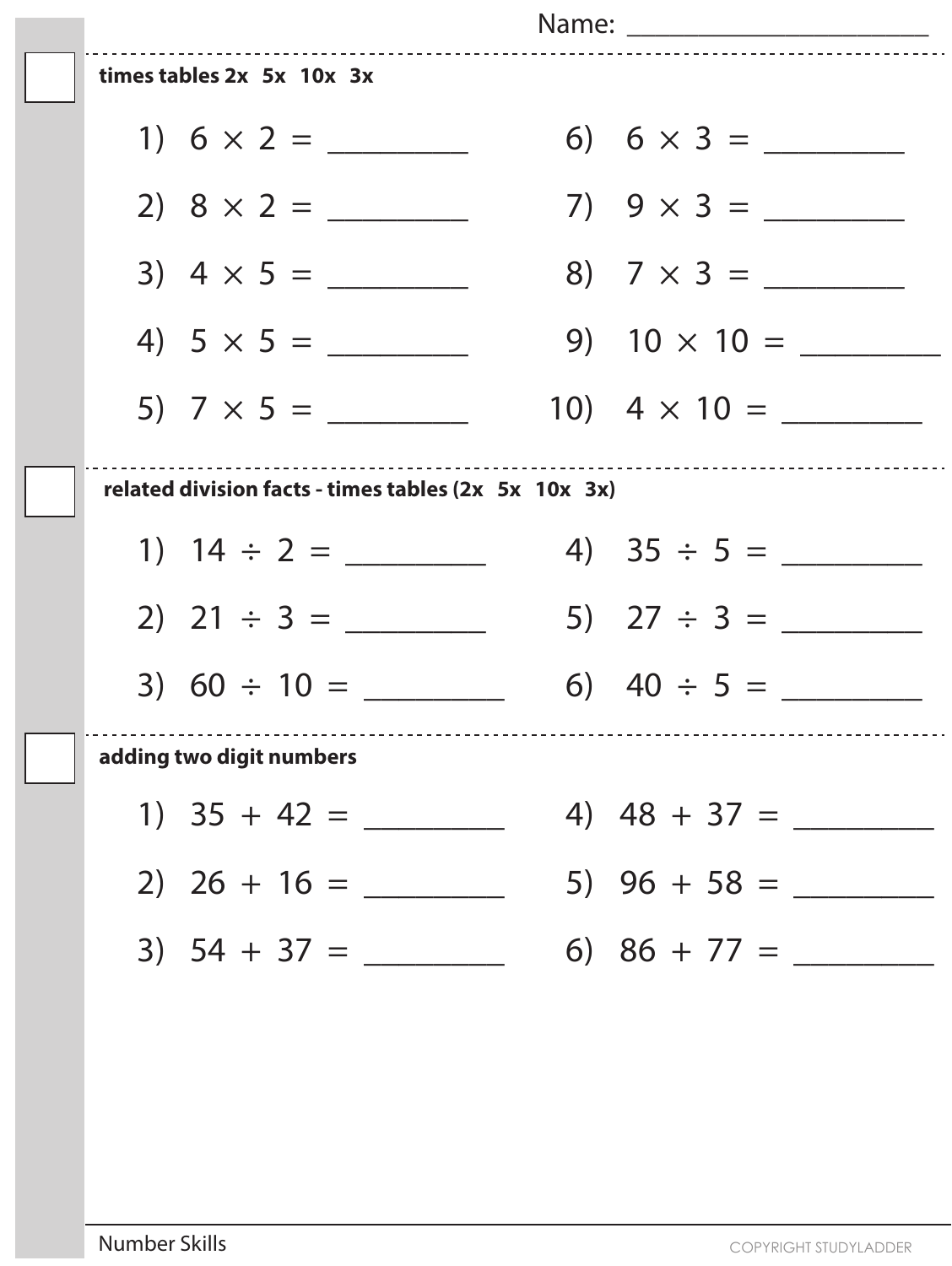|  |                                       | Name: __________________________ |
|--|---------------------------------------|----------------------------------|
|  | subtracting two digit numbers         |                                  |
|  |                                       | $3)$ 45 - 27 =                   |
|  |                                       | 4) $83 - 69 =$                   |
|  |                                       |                                  |
|  |                                       |                                  |
|  |                                       |                                  |
|  |                                       |                                  |
|  | times tables 4x 6x 7x 8x 9x           |                                  |
|  |                                       |                                  |
|  | 2) $9 \times 4 =$                     | 7) $7 \times 4 =$                |
|  | $3) 8 \times 6 =$                     | 8) $9 \times 7 =$                |
|  | 4) $7 \times 7 =$ 9) $7 \times 8 =$ 9 |                                  |
|  |                                       |                                  |
|  |                                       |                                  |
|  |                                       |                                  |
|  |                                       |                                  |
|  | 9) $6 \times 7 =$                     |                                  |
|  |                                       |                                  |

 $\equiv$  .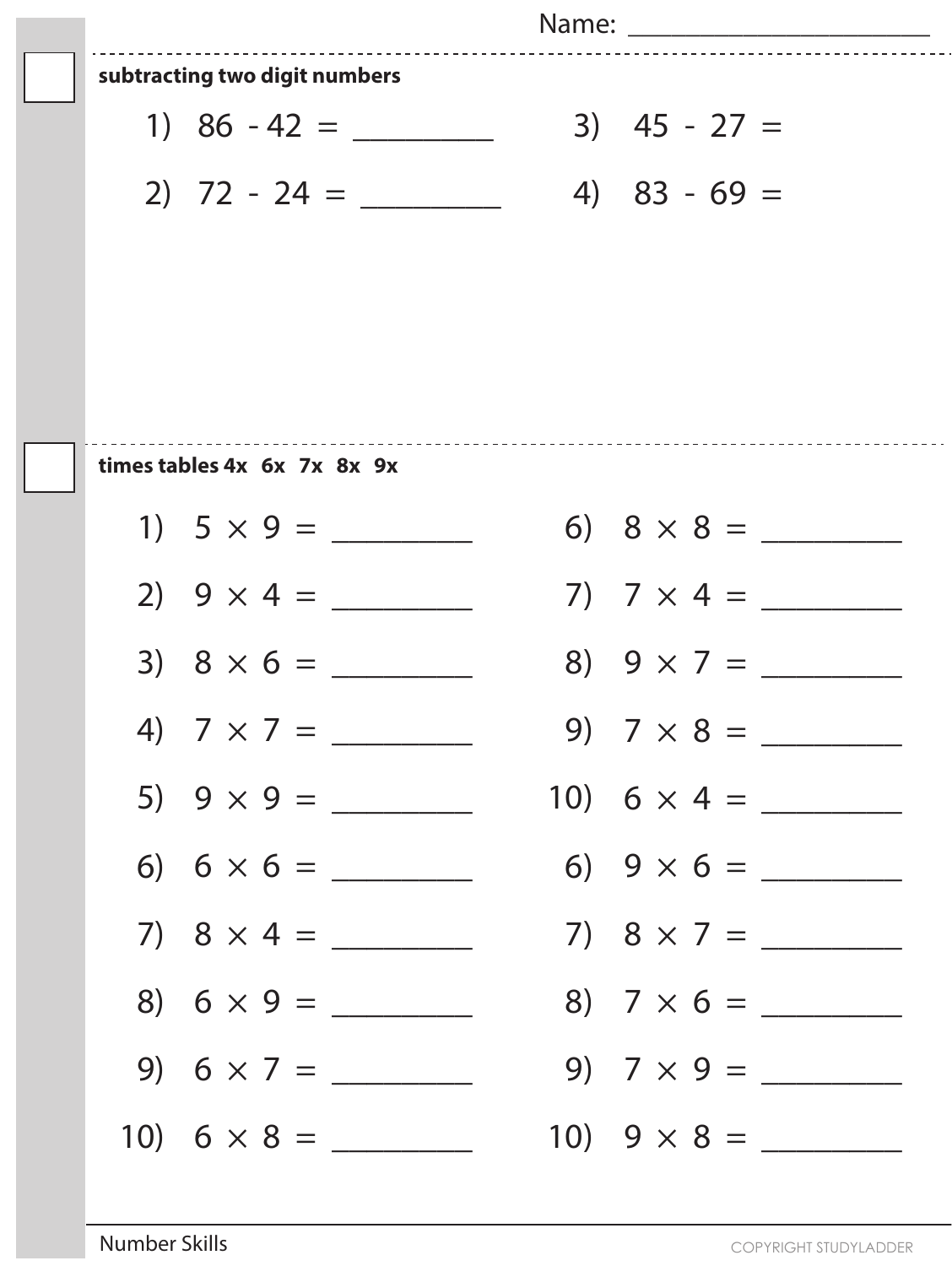